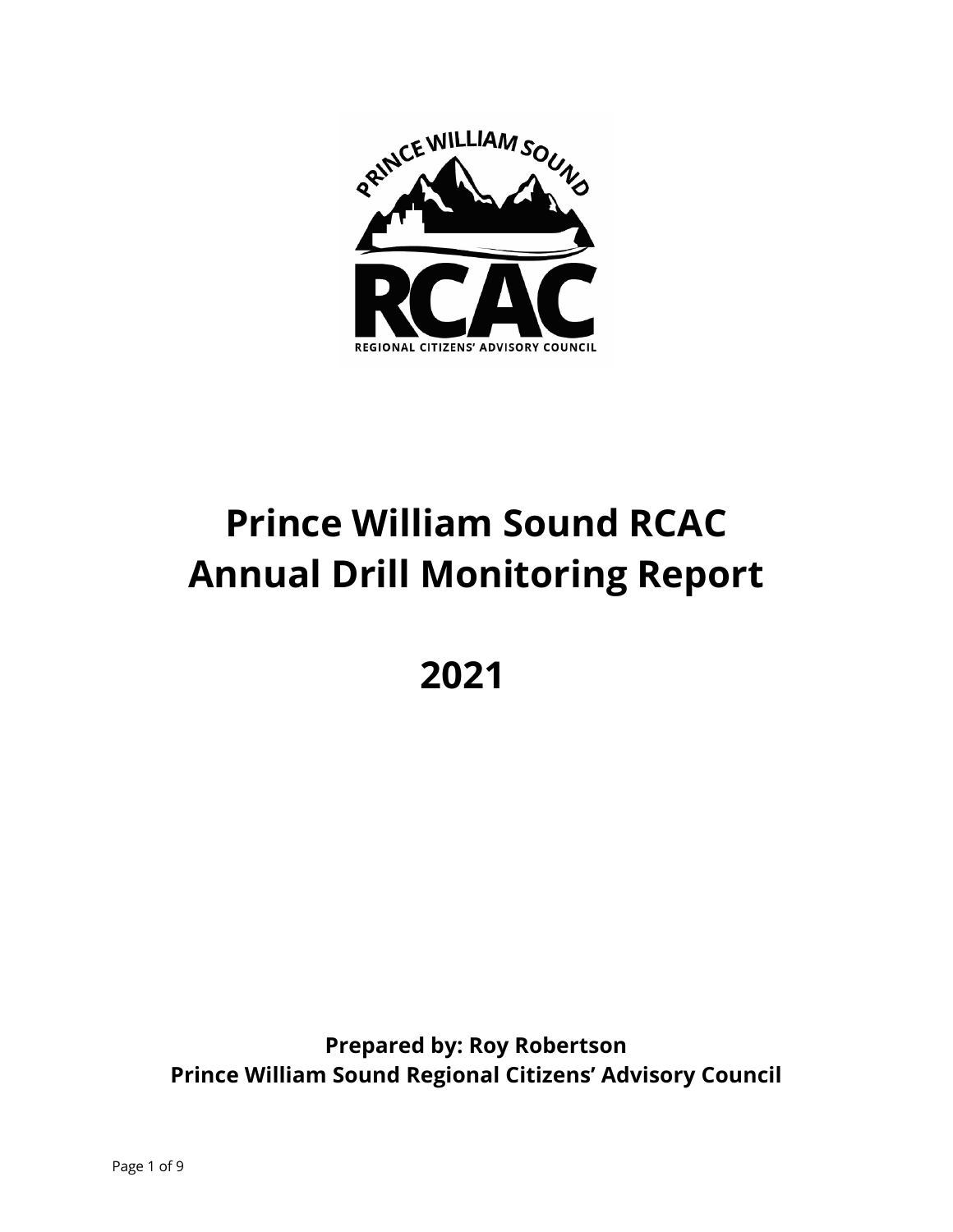# **2021 Exercise Report Index**

| <b>Date</b> | <b>Report Number</b>              | <b>Description</b>              |
|-------------|-----------------------------------|---------------------------------|
| 2/12/21     | 752.431.210212.OSRB3rapidNNex.pdf | Rapid Response Fleet            |
|             |                                   | <b>Unannounced Exercise</b>     |
| 3/23/21     | 752.431.210323.CPshipperEx.pdf    | Polar Tanker and ConocoPhillips |
|             |                                   | PWS Shipper's Exercise          |
| 5/25/21     | 752.431.210525.VMTIMTFieldEx.pdf  | Valdez Marine Terminal IMT and  |
|             |                                   | Deployment Exercise             |
| 6/6/21      | 752.431.210606.LASpiritTow.pdf    | LA Spirit Towing Exercise       |
| 8/19/21     | 752.431.210819.D51deploy.pdf      | VMT Drainage 51 Settlement      |
|             |                                   | Pond Deployment                 |
| 10/9/21     | 752.431.211009.SGHdeploy.pdf      | Solomon Gulch Hatchery          |
|             |                                   | <b>Training</b>                 |

# **2021 Exercise Summary**

Prince William Sound Regional Citizens' Advisory Council (PWSRCAC) staff observed and wrote six exercises and training reports in 2021. Due to the COVID-19 restrictions Alyeska exercises were reduced in number and scale and had Covid-19 restrictions. These restrictions included having no one on the vessels and barges except for the crew members.

### Tanker Towing Exercises

PWSRCAC staff chartered a vessel to observe the LA Spirit tanker towing exercise. This exercise was significant because it involved a foreign flagged tanker operated by TeeKay Shipping. PWSRCAC has encouraged Alyeska and the PWS Shippers to conduct exercises with the foreign flagged charter vessels as part of their normal towing exercise schedule. This exercise went very well with no equipment or communication issues. The crew onboard the LA Spirit appeared to appreciate getting the opportunity to participate in this exercise.

# Open-Water Response Exercises

The majority of the exercises conducted by Alyeska consisted of open water barge exercises where the barge crews passed the towlines to the fishing vessels or workboats without the crew having to physically interact with each other. PWSRCAC staff chartered a vessel to observe an unannounced open water exercise with the SERVS Rapid Response fishing vessels from Cordova near Johnstone Point. This deployment went well but it took longer to deploy the equipment from the barge than the one-hour goal.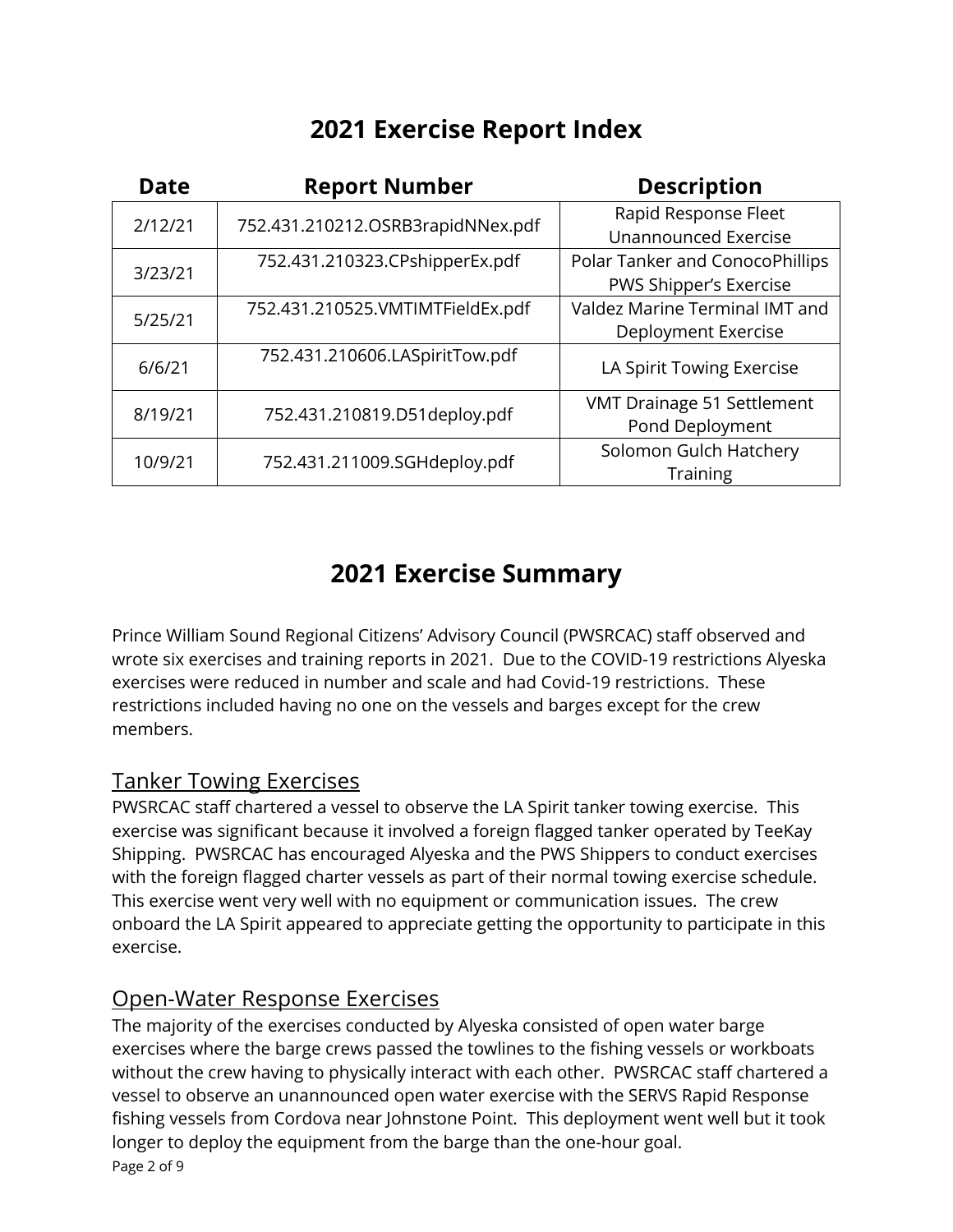The escort tugs also conducted self-supported U/J oil recovery exercises in the Port of Valdez. All of these exercises had the common goal of limiting the vessel crew interaction with other vessel crews. PWSRCAC did not observe these exercises.

#### Nearshore Response and Sensitive Area Protection Exercises

Nearshore and sensitive area protections exercises were greatly reduced in 2021 because of the number of vessel crew interactions required for these types of deployments. Elements of the nearshore and sensitive area protection were conducted during the Valdez Marine Terminal exercise and the annual fishing vessel program trainings. Alyeska also deployed several geographic response strategies around Port Valdez.

## Valdez Marine Terminal Drills

The Valdez Marine Terminal (VMT) conducted a worst-case scenario exercise on May 25 and 26 consisting of equipment deployments on the first day and a tabletop exercise on the second day. Originally these activities were planned to be conducted on the same day but an uptick in Covid-19 cases during that time created a need to reduce the interactions of participants. The tabletop exercise was conducted both physically in the Valdez Emergency Operations Center (VEOC) and virtually using the Teams application. Both portions of this exercise went well.

The VMT also conducted a deployment of boom on the settlement ponds for Drainage 51 at the VMT on August 19.

### Annual Prince William Sound Shipper's Exercise

Polar Tankers and ConocoPhillips held the annual Prince William Sound Shipper's exercise on March 23-25, 2021. However, COVID-19 caused this exercise to be conducted entirely virtually using the Teams platform with people participating worldwide. This was a challenging exercise because of time zones and the use of the virtual command post. There were numerous lessons learned from this exercise, but the bottom line was that, while it is not ideal, a full-scale spill response can be managed through a virtual platform. However, personnel and equipment are still required to physically be on scene to contain, recover, and protect sensitive areas during an oil spill.

The Andeavor and Marathon Prince William Sound Shipper's exercise that was postponed in 2020 was planned to be conducted in October of 2021. However, due to the surge of the Covid-19 cases in the fall of 2021 in Alaska the exercise was canceled. Andeavor and Marathon proposed to conduct a series of workshops and trainings for the response community in 2022 instead of doing an all-virtual exercise. There will be a workshop on Alaska Wildlife response and one for a Regional Stakeholders Committee. Training will be conducted for the Incident Command System and the IAP software used to manage the PWS Shipper's spill responses.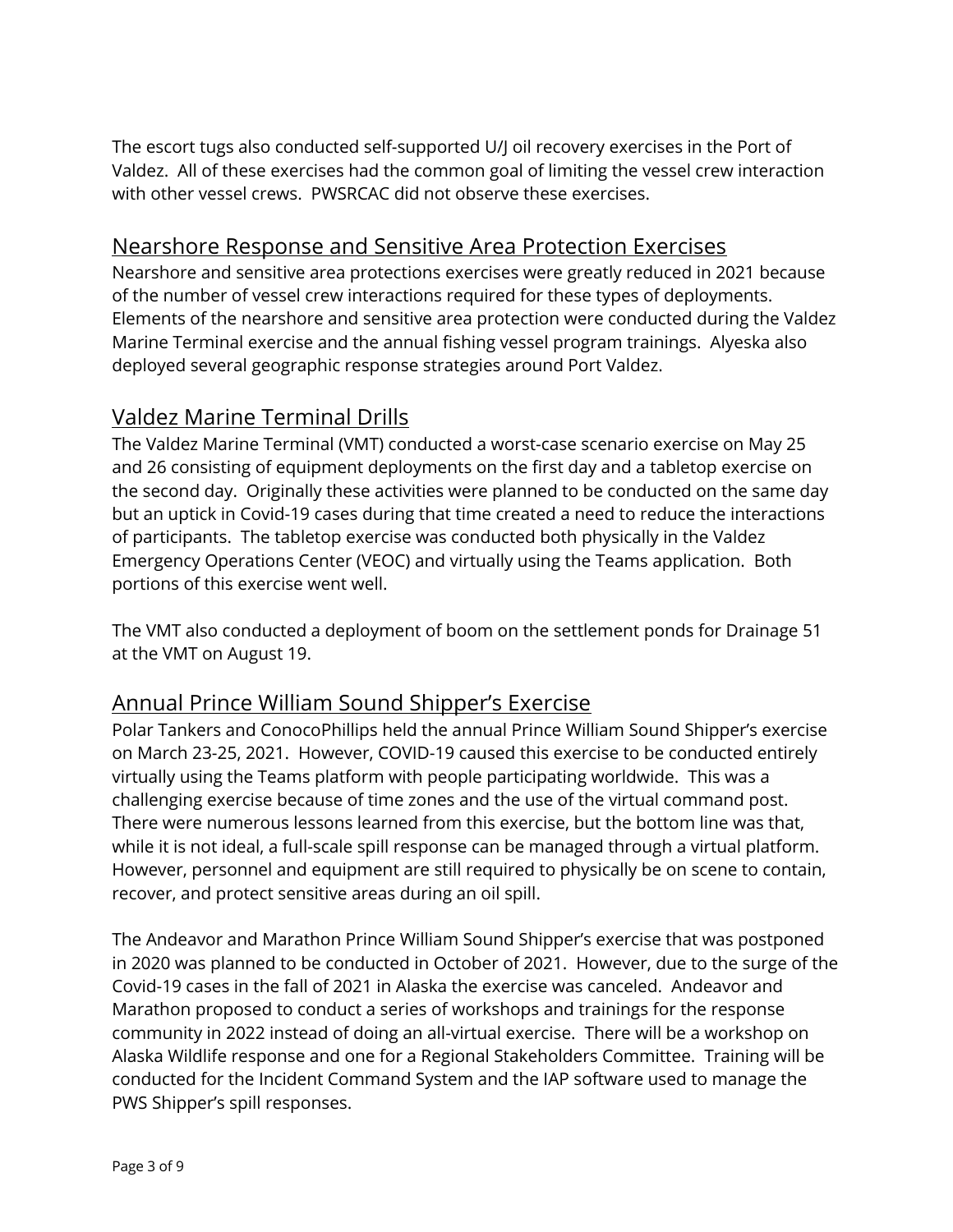# SERVS Annual Fishing Vessel Training

PWSRCAC staff usually attends several in- and out-of-region fishing vessel trainings. Normally, 400+ contracted fishing vessels participate in SERVS' program and trainings in Kodiak, Homer, Seward, Whittier, Cordova, and Valdez. This year was not normal. The annual fishing vessel training activities were adjusted for the year. SERVS did require the vessel crews to take an online 8-hour hazwoper refresher course and submit their completion certificates. SERVS also conducted modified trainings in each port with two onwater days rather than the usual equipment hands-on training and one on-water day. While this training was not the ideal setup, it was much improved from last year because the vessel crews were allowed to regain their familiarization with the response equipment and tactics.

# **Suggestions for Future Exercises**

The list of exercises and other suggestions below is not meant to be an exhaustive list of all areas that need further focus and attention, but PWSRCAC would suggest it is a good place to begin. It should be noted that many of the concerns and exercise issues that PWSRCAC have noted through the years have remained consistent across time. Most of these suggestions have not changed as drills and exercises have been restricted due to the COVID-19 precautions.

### Large and Small Vessel Decontamination

Alyeska and the PWS Shippers have changed contractors for vessel decontamination in 2021. The new contractor is TCC which is one of Alyeska's primary contractors for other spill response activities. The timely decontamination of vessels both large and small is critical during a large spill response. Vessels moving personnel, equipment and supplies between the various harbors and staging areas may become oiled and need to be cleaned before returning to non-oiled areas. Additionally, vessels working on the response in the spill area need to be cleaned to keep oil from contaminating other clean areas or their own crews. This function needs to be established early in the response and work around the clock. This is a new function for TCC and will likely require additional people and equipment to support this part of the response. This function needs to be exercised soon to ensure that TCC has the capabilities to fulfill this function along with all of their other responsibilities.

### Dispersant/ISB related

Alyeska and the PWS Shippers have recently switched contractors for aerial dispersant applications if they are needed and approved. The new contractor is MSRC, based out of Washington State, and they replaced the Anchorage-based Lynden. There are still some questions about the ability of the MSRC planes and how this new system should be exercised.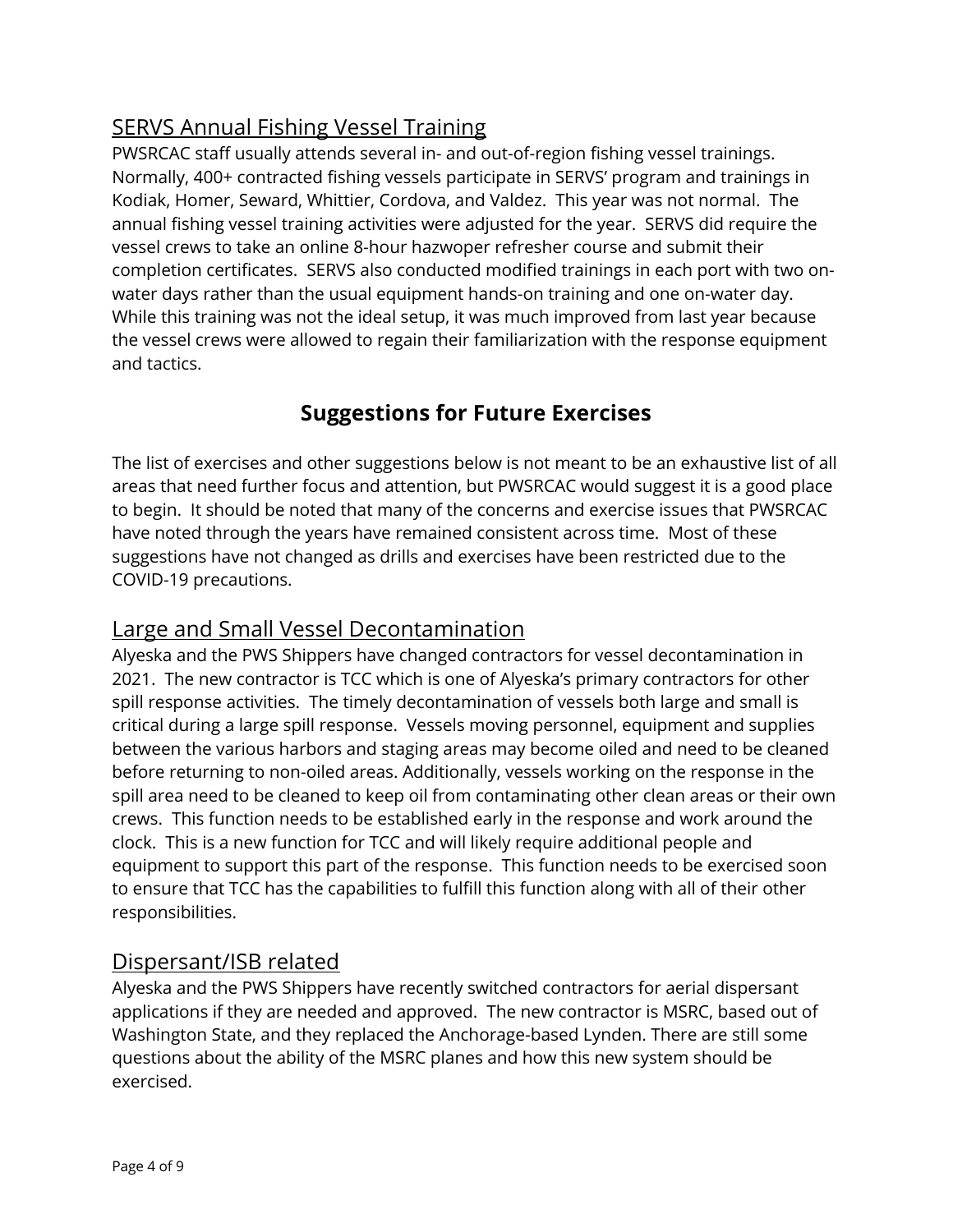Dispersant, SMART monitoring, and ISB-related exercises tend to be practiced as individual components, and this separation of components may not reflect how these tactics would be employed in a real event. For example, it's possible that both aircraft and tug-based spray dispersant spray system would be in play at the same time, and both these efforts would need SMART monitoring from a vessel on the water as well as spotter aircraft.

- The MSRC dispersant system should be exercised to verify the overall system including the spotter plane, aircraft and spray system, and dispersant monitoring capabilities.
- Council suggests that, during an exercise or training, more of the various components of dispersant application be run simultaneously and managed as they could occur in a real event, versus as separate components.

# Tanker Towing / Tanker Arrest Exercises

SERVS's goal has been to conduct eight tanker arrest exercises per year, though the tanker contingency plan technically requires only one to be conducted each quarter of the year.

PWSRCAC has been requesting that some of the foreign flagged spot charter vessels that have increased in number the past year be used in the emergency towing exercises that SERVS conducts. This year the LA Spirit participated in a towing exercise and the exercise went very well. PWSRCAC encourages more of these spot charter vessel exercises when the opportunities exist. Emergency tether and towing exercises should be conducted to ensure equipment compatibility and communications ability.

### Open-Water Response

The four open-water Oil Spill Response Barges (OSRB), despite minor differences, are now all essentially standardized. This consistency across platforms allows crews to transfer between barges easier, make training back-up personnel easier, and simplify working with the contracted FV fleet.

The OSRB deployments were the one part of the exercise program that was able to be exercised the most during 2021 because they allowed separation of the vessel crews. These exercises were conducted with the Tier 1 vessels because they are the ones that would be called out to work with the barges in an actual incident.

Specific open water-related suggestions:

• Covid-19 precautions have limited the interface and training between SERVS Response Coordinators on the OSRBs and on other vessels with the PWS response system. This reduced amount of face-to-face interaction has likely reduced equipment deployment efficiencies. One of the results of the reduced training time is increased deployment times. Once the barges arrive on scene at a spill it is critical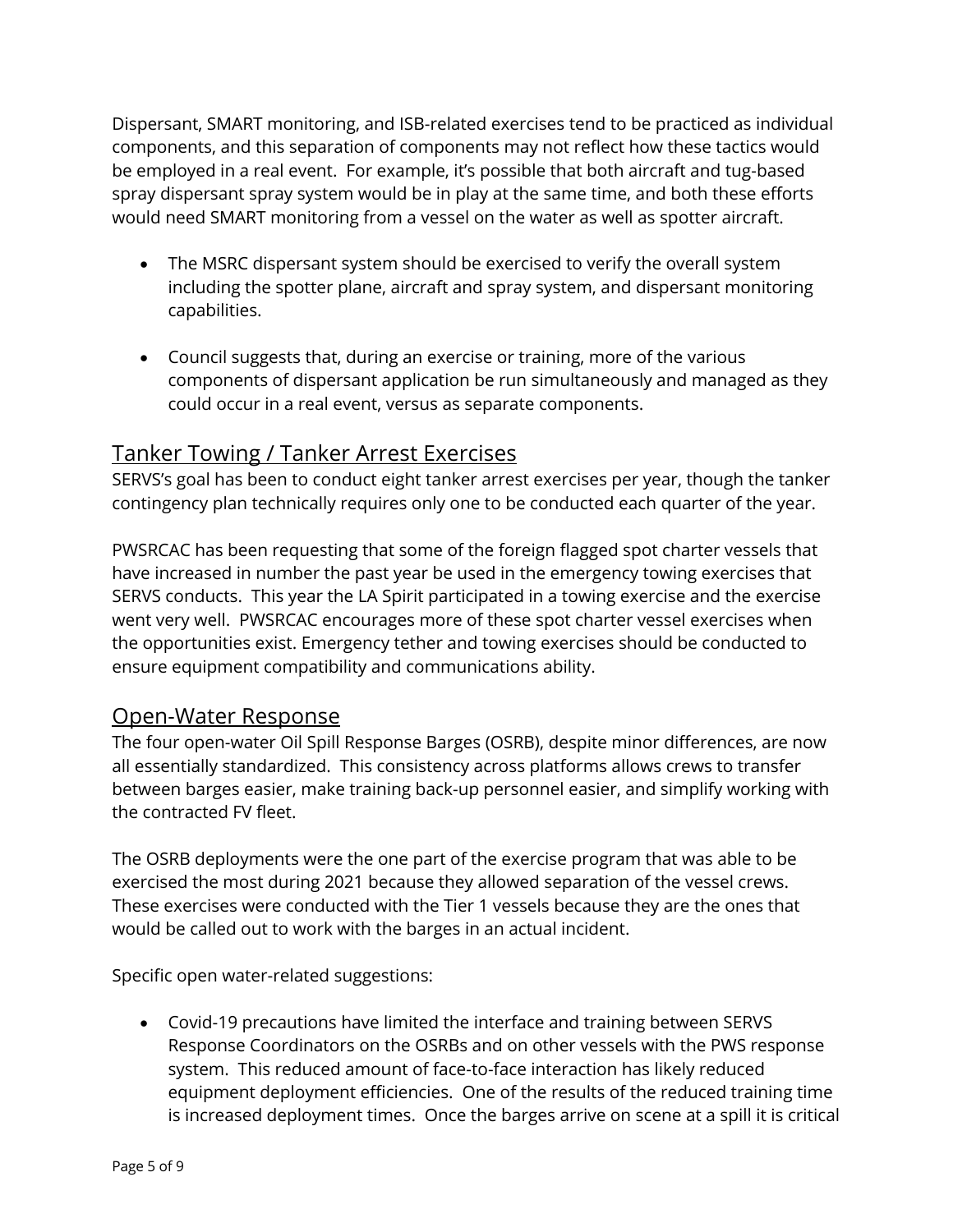for their recovery systems to begin working as fast as safely possible because oil in open water only gets harder to recover through time.

- Work to verify that four barge crewmembers are truly enough to support 18 hours of operations prior to relief crews arriving. PWSRCAC has voiced concerns through the years that a crew of four is not sufficient.
- Continue to build back-up crew bench strength so that ECO crews can be assured back-up support in a real event. Alyeska has been training TCC responders to work on the barges and we think that should continue.
- As discussed above, more work in darkness and limited visibility.
- As discussed above, the PPE element and radio communications are still unresolved.

# Operating in Darkness and Dense Fog

Operating in darkness and foggy situations has been included in this list for many years because much of the winter in Alaska is darkness, and long periods of fog or reduced visibility due to weather is not uncommon for the Prince William Sound area in either summer or winter.

Recognizing that darkness and limited visibility are a reality, PWSRCAC suggests that more training and exercise activity take place in darkness or periods of limited visibility, and include more fishing vessels and their respective crews so proficiency of working in the dark is improved. In addition, the ECO tug fleet has specific capabilities (FLIR cameras and Rutter Radar spill processing) that allow them to better see oil in limited visibility. More exercises using this improved technology should be conducted with the use of targets on the water for the tugs to practice tracking and positioning the barges correctly.

The PWS Tanker Plan calls for nearshore recovery operations to occur for twelve hours a day even during winter when there is only six hours of daylight. In the past there have been a few exercises to work on tactics for oil recovery in the nearshore environment. Operating in reduced or no visibility presents risks to vessels, crews and equipment that must be addressed to safely perform recovery operations during these times. Specific tactics for operating in these low or no visibility conditions are not included in the current response plan. Structured exercises should be conducted to determine what tactics can and should be used to safely recover oil during darkness or fog.

# Fishing Vessels

Page 6 of 9 The SERVS Fishing Vessel Program is the backbone of the oil spill response system in Prince William Sound. Alyeska made the proper decision to not conduct the annual fishing vessel trainings during 2020 because of the response to COVID-19. In 2021, Alyeska had to make some modification to their fishing vessel training but did an excellent job of getting vessel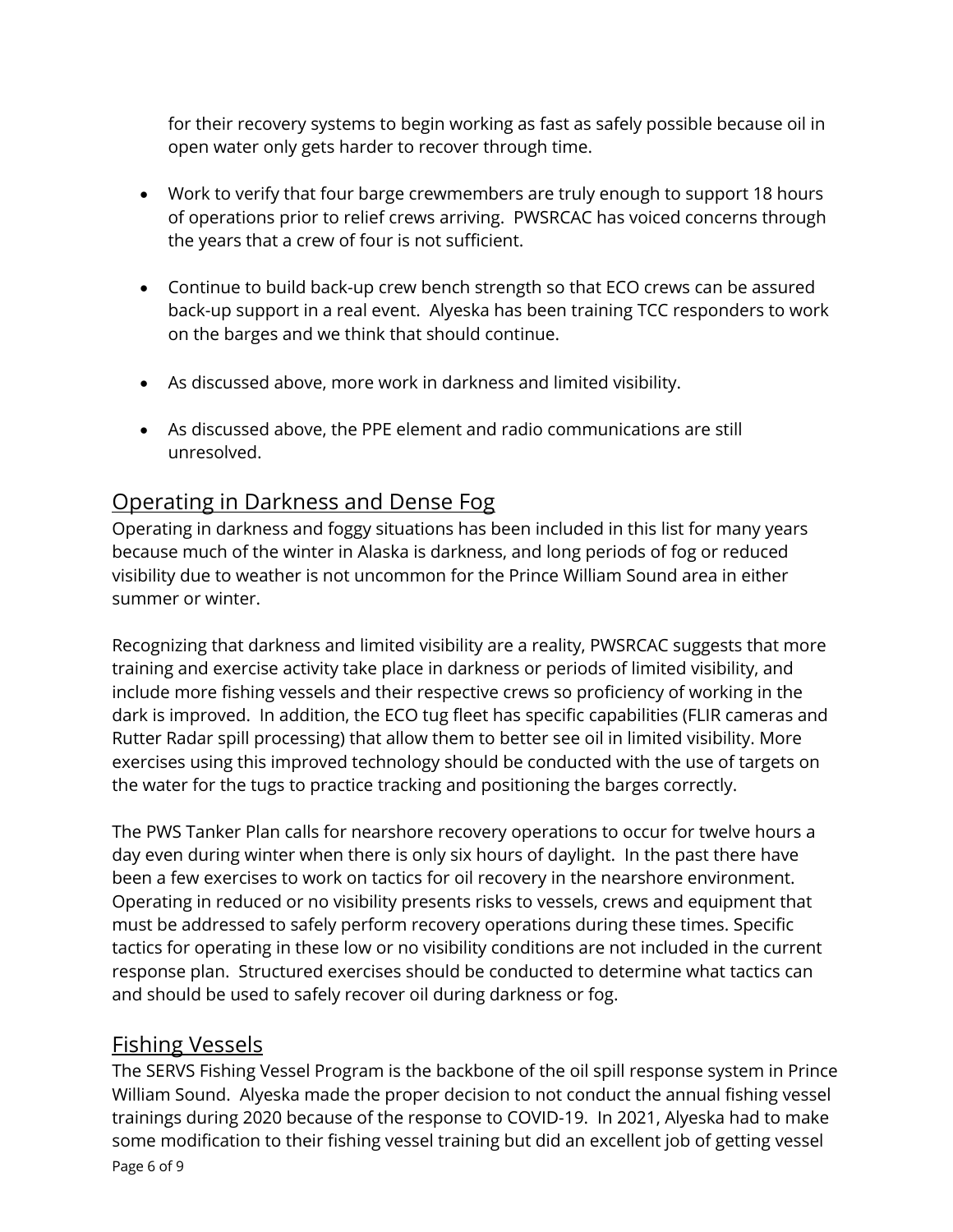crews trained. Hopefully, more hands-on training with the spill response equipment will be possible in 2022.

## Safety

Safety is always the top priority during exercise and responses. Alyeska constantly emphasizes their safety culture during trainings and exercises and this has carried over on many of the fishing vessels that are part of the SERVS fishing vessel program. We have cited two exercises over the last few years that had safety concerns that should be addressed. One was the ability for the OSRB crews to wear a respirator and be able to communicate via radio to other vessels working with them. The other concern is ability to check vapor levels of the mini-barge tanks while offloading without having to lean over the open hatch. PWSRCAC has not been able to observe that these concerns have been addressed because of the lack of exercises and restrictions due to COVID-19.

### Valdez Marine Terminal

In a broad sense, PWSRCAC would suggest that all tactics in the VMT technical manual be exercised in a 5-year plan cycle and that exercises take place over a variety of seasons and conditions.

Specific VMT-related suggestions include:

- Continue with the multi-day Duck Flats training and conduct a similar intensive training for the Solomon Gulch Hatchery. The current training for the deployment of the Duck Flats by Alyeska is excellent and should continue. Much attention has been given to the Duck Flats deployment over the past several years, and Council staff have observed the general proficiency level of responder increase. The connection of boom ends under tension in particular has been a responder safety concern, and SERVS has done a good job addressing this topic. Continue this work on the Duck Flats, but also conduct a similar training for the Solomon Gulch Hatchery.
- Drainage 58 and Scenario 5 improvements. Exercises to address additional recovery capacity options for Drainage 58 and scenario 5. Discharge rates in this scenario far overwhelm the two Crucial skimmers expected to perform recovery. Exercise to focus on complete containment booming at Drainage 58, as the boom needs to be better anchored on its ends to prevent the large gaps observed in the past.
- Over the last several years, PWSRCAC has pointed out the failure of the boom ends at the Drainage 58 containment site at the Fluor dock and jetty by the settlement pond outflow. Alyeska installed a stout tidal slider for connecting the boom to the Fluor dock. This is great improvement to the system. The other side of the containment strategy can still be improved by the addition intertidal boom and evaluating the best boom placement for that beach.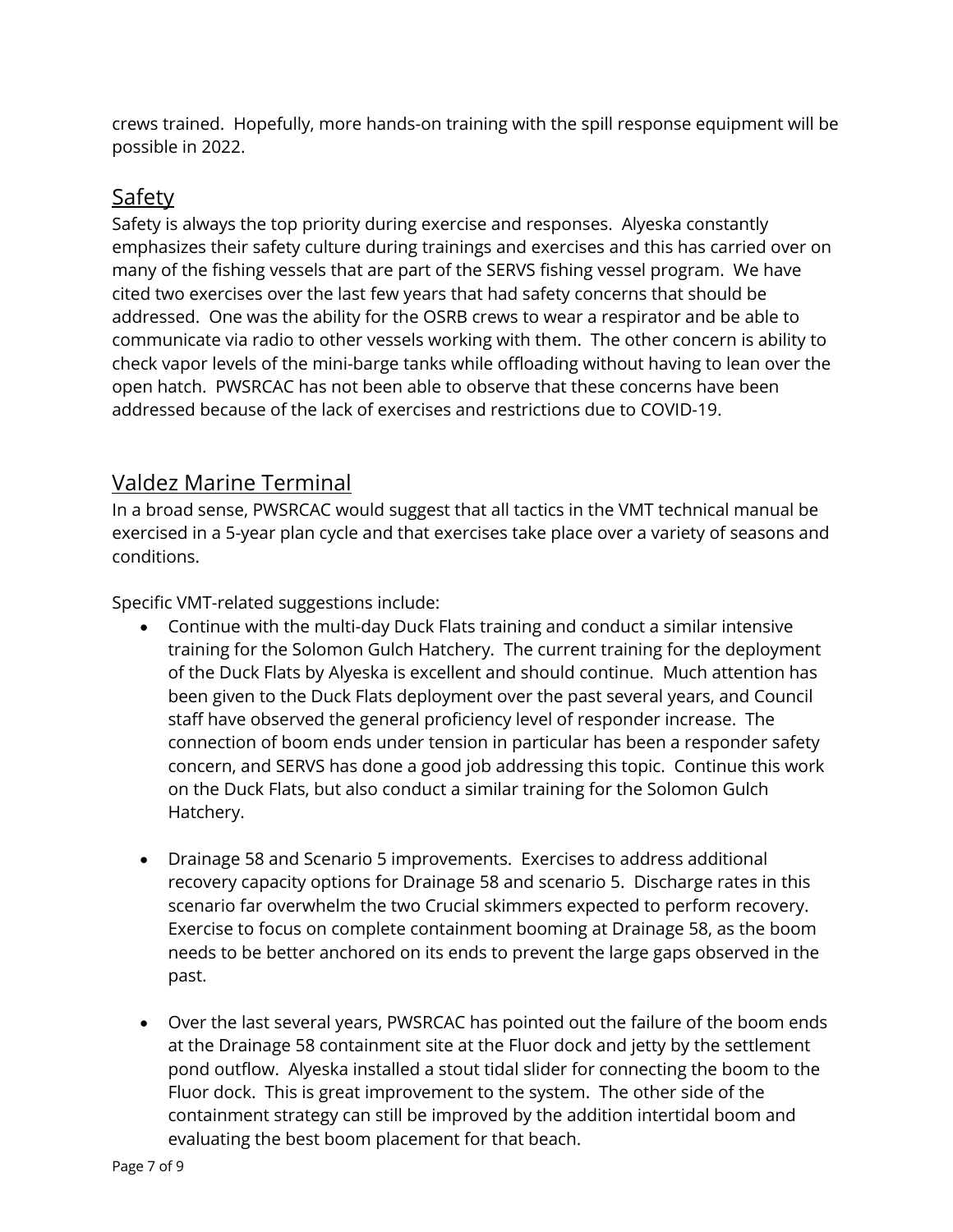# Sensitive Area Protection & Nearshore Response

There is a difference between nearshore response and sensitive area protection components in spill response. The missions of these two elements are not the same, though response equipment, vessels, asset management, and training are very similar and overlap. Nearshore response systems should be designed to intercept and recover oil, as that oil gets close to shore, by working the leading edge of the spill. The mission of the sensitive area protection function is to get out ahead of the spill, and boom sensitive areas prior to oil reaching or threatening those areas. The management and logistical support for both of these operations can be challenging and complex, but it's important to realize that they have different goals despite similar and/or shared resources and management.

#### Sensitive Area Protection

- The testing for the various GRS sites throughout Prince William Sound has been excellent and these exercises should continue.
- The new Valdez boat harbor is now operational and changes need to be made the Valdez Duck Flats protection scheme. Exercises will need to be conducted to test the new boom configurations.

#### Nearshore Response

Nearshore response exercises will always be high on the Council's priority list simply because of the sheer volume of fishing vessels associated with this response area. The crews of all of these vessels need to be proficient with the equipment, and equipment does continue to change over time. Some examples of changing equipment were internalized mini-barge pumps or the new 13-disc Crucial skimmers.

- The Tanker Contingency Plan notes that Nearshore will perform recovery operations for twelve hours a day, which means it's inevitable that many of those hours will require operating in reduced visibility during winter months, or foggy days in summer. As nearshore operations generally do not take place during these situations, we do not have very good benchmarks regarding what operations can safely be conducted, or how to adjust tactics accordingly. More exercises are needed to refine these limited visibility Nearshore parameters.
- SERVS has been working to ensure responder safety by taking air reads at open hatch covers while offloading mini-barges. The open hatches are necessary to some degree so that responders can watch liquid levels drop and adjust or turn off pumps accordingly. SERVS should consider mounting air monitoring sniffers on a longer pole, or using a hose or tube to get responders farther away from the hatches they are opening. PWSRCAC has concerns that vapor levels could be elevated by concentrating the oil in a